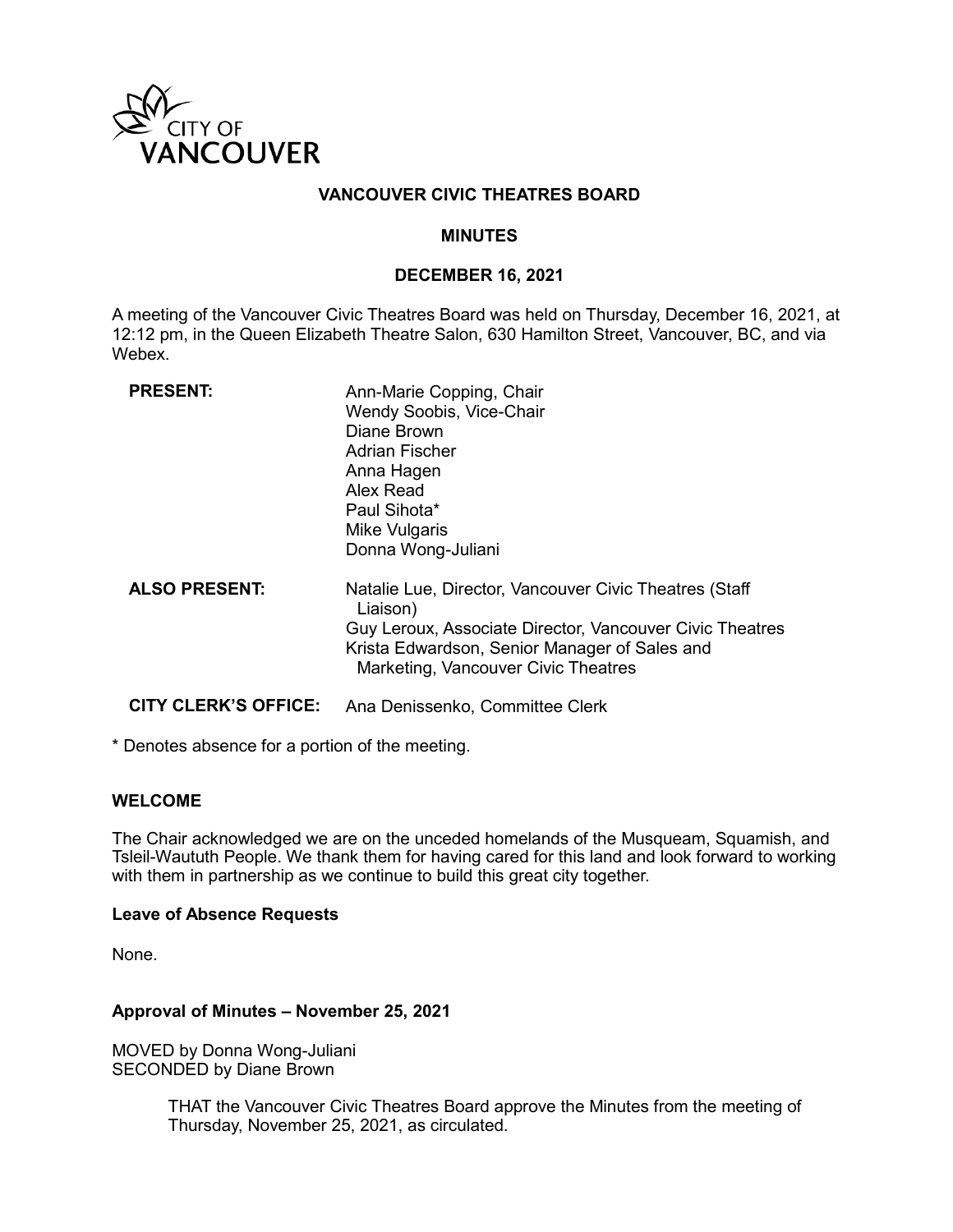CARRIED UNANIMOUSLY (Paul Sihota absent for the vote)

## **1. Chair's Comments**

The Chair noted that members are invited for a tour of the new audio/video system at the Queen Elizabeth and Playhouse Theatres.

# **2. Council Liaison's Comments**

The Chair acknowledged that Councillor Dominato sent her regrets as she could not attend the meeting. The Chair updated the Committee that she spoke with Councillor Dominato earlier in the week and Councillor will prepare a draft motion introducing the VCT Board Visioning Document to Council in the New Year. She will share the draft motion with the Committee for comments before the motion goes to Council, likely in February.

## **3. Cultural Services Update**

None.

# **4. Arts & Culture Advisory Committee (ACAC) Report**

None.

## **5. Finance Report**

The Associate Director shared the Financial Report and indicated trends since the theatres have been able to re-open, including:

- An increase in average amount spent in the theatres over the past year
- A decrease in average attendance over the past year, due to mandated reduced capacities and the gradual return of patrons to the theatre after the venues were closed for much of the year
- An almost 200% increase in parking usage, suggesting a gradual return to pre-pandemic numbers

## **6. Director's Report**

The Director reviewed the report and subsequently responded to comments and questions, highlighting the following:

- Staff are paying close attention to PHO advisories regarding COVID and working closely with clients to prepare for any restrictions
- Recruitment continues to be the biggest priority in preparation for a return to prepandemic operations at the Theatres